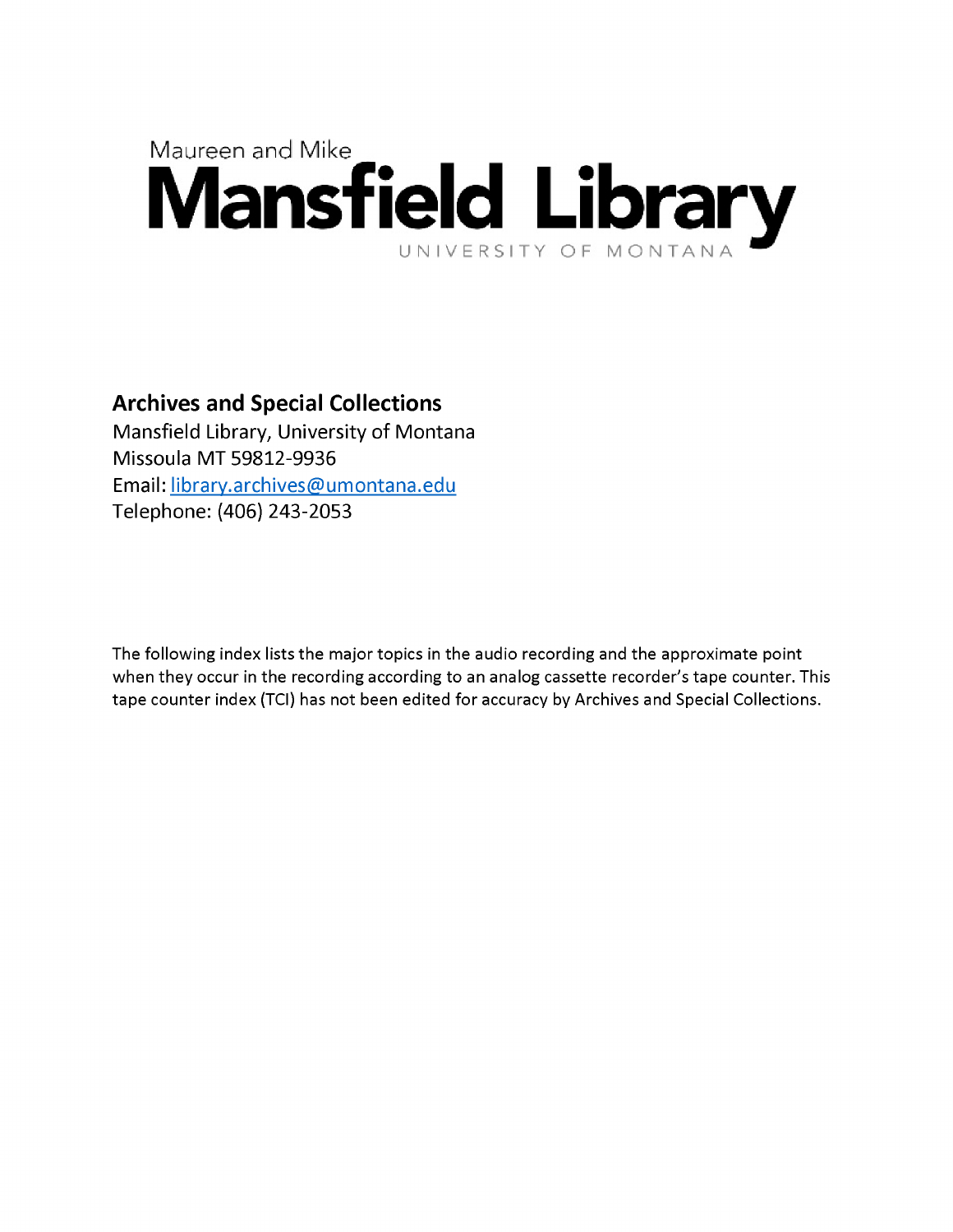Alice S. Plummer interviewed by Gladys Peterson 8/2/88

000-125 Schultz was her maiden name. Born in Avon, South Dakota. Grandfather came from the Ukraine, describes the trip over on the boat. Family was Mennonite. Describes first winter in South Dakota. Gives history of family in Europe. Mennonites in Pennsylvania helped the group from the Ukraine get settled in South Dakota. Father had seventeen in the family, grandfather had three wives. Father the son of the second wife born in South Dakota. Part of the group moved to a town named Loretta.

126-204 Father moved to Colorado, back to South Dakota and then to Montana, looking for land. [The date that the family came from Europe was 1874.] Mother's name was Helena Unruh. Remembers Eastern Colorado, especially Vona. Describes the house on the homestead. Took the train from South Dakota to Colorado. They moved when she was four. Five children in the family.

205-297 Discusses grandparents's families. Father moved to Colorado in 1910, to homestead 160 acres. To supplement income, father would harvest in Kansas in the Fall. Two boys and three girls in the family. Left Colorado in four years. Grandfather had large house built for them to move back to South Dakota, but only forty acres. Bought Angus cows for milking. Remembers making cider vinegar.

298-365 Father bought 140 acres near Sidney, Montana also near Lambert. Describes the train trip to Sidney and the house they lived in. She was in her early teens at this time.

366-440 Discusses her schooling in Colorado and Montana. Siblings' education in Montana.

441-End of Side One Memories of World War 1. They were the only German family in the area, and being Mennonite, too, caused them some difficulty during this time.

Side Two

000-051 Spoke German until they moved to Colorado, where she spoke English in school. After WW1, German was not spoken much at all. Isolation and transportation on the farm. Parents pushed for education. Nursing and teaching the only occupations open to women at that time. She had a "congenital hip" and was not encouraged to do much.

052-114 Lived with the Roy Henderson's when she went to school in Dillon. After her year at Dillon, she taught the next fall in the Sidney area in a country school. Describes the experience. Attended summer school in Billings and graduated from there in 1932 .

115-145 First salary was \$65 per month for eight months in 1927.

1